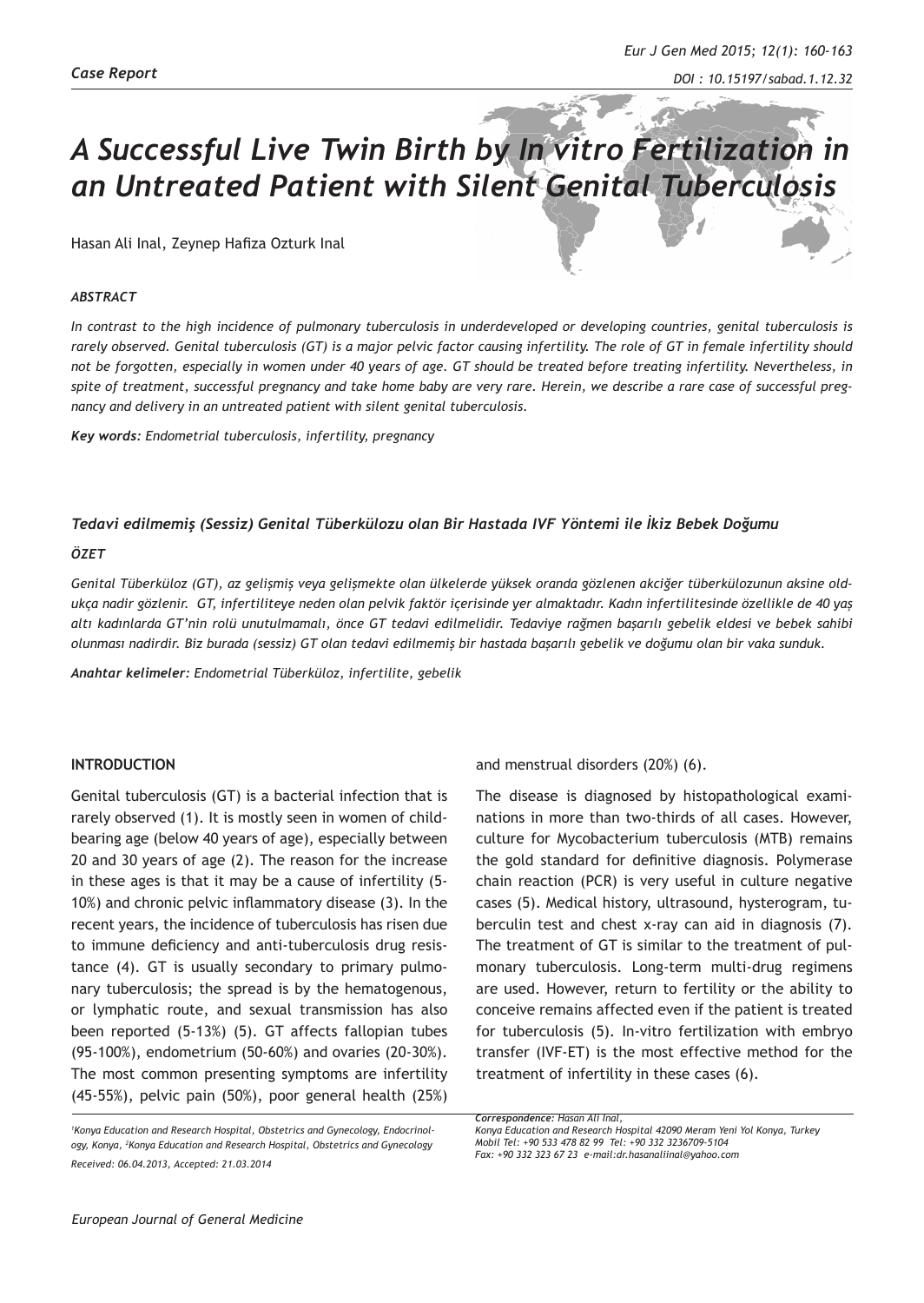## **CASE**

A 34-year-old patient was admitted to our delivery room at 30 weeks twin pregnancy, complaining of regular uterine contractions and premature membrane rupture. She had irregular antenatal medical examinations at a private hospital during the course of her pregnancy. Her medical history revealed that she had suffered from infertility due to bilateral tubal occlusion. She conceived by IVF-ET two years ago however, her pregnancy resulted in miscarriage. After six months, she conceived for the second time by IVF-ET.

At admission, she was afebrile, her blood pressure was 110/70 mmHg and pulse was 78 beat/minutes. Physical examination revealed a gravid uterus, tender on palpation. She had regular contractions, and the cervical opening was 2 cm. A twin pregnancy with breech and transverse presentation, consistent with 30 and 27 weeks gestational age was observed on ultrasonographic examination. On fetal monitoring, fetal heart rates were between 120 and 150 beats/min., and regular uterine contractions (three contractions in ten minutes) were monitored. Other systemic examinations were normal. White blood cell count was 12.2 x 109/L and the C-reactive protein concentration was 7.6 mg/L.

Intravenous antibiotic treatment, corticosteroids for fetal lung maturation and tocolytic treatment were started. However, as the cervical effacement and dilatation progressed, cesarean section was planned one day after admission. A low transverse hysterotomy was performed; amniotic fluid was clear. There were no findings compatible with tuberculosis. Viable male and female infants with birth weights 1100/1600 g, lengths 37/39 cm, and Apgar scores 3/5/7-4/6/7, were delivered. The operation was uneventful, and she had a good postoperative recovery for the first two days. On the postoperative third day, she started suffering from chest pain, fever, weakness and dyspnea mimicking pulmonary embolism. The patient was consulted by a chest diseases specialist, and anticoagulant treatment was suggested. The chest X-ray, chest computed tomography scan and Doppler ultrasound to detect deep vein thrombosis, were normal, therefore, pulmonary embolism was ruled out, and anticoagulant treatment was discontinued.

The fever persisted despite intravenous antibiotic treatment, and abdominal pain was added to chest pain and dyspnea two days later. Abdominal examination revealed generalized tenderness and distention.

Plain abdominal X-ray was normal. Generalized ascites with non-homogeneous endometrial thickening was observed in the computed tomography and abdominal ultrasonography of the patient. White blood cell count was 14.9 x 109/L, erythrocyte sedimentation rate was 49 mm/hr and the C-reactive protein concentration was 112.3 mg/L. Vaginal swab, blood cultures (for fungi, aerobic, anaerobic bacteria and mycobacteria) and urine cultures were negative. The patient was considered to have septicemia complicating chorioamnionitis. Therefore, broad-spectrum antibiotics were added to the treatment. Percutaneous drainage of ascites by ultrasonography was utilized and samples were taken for culture and biochemical tests. The ascites was an exudate and culture results were negative. However, the complaints continued, furthermore, the blood pressure decreased to 80/60 mmHg and the pulse rate increased to 120/ min.

We decided to perform explorative laparotomy to find out the reason of the fever and ascites. Surgery was done using the previous incision line. Abdominal cavity was entered, and approximately 3 liters of ascites and necrotic material was drained. Uterine sutures were reopened; the uterine cavity was filled with necrotic endometrial tissue compatible with abscess. The necrotic material was removed without damaging the surrounding tissues, and was sent for culture (for fungi, aerobic, anaerobic bacteria and mycobacteria) and histological examination. The patient improved dramatically after



*Figure 1. Histological findings (epithelioid granulomascaseation and langhans giant cell) compatible with tuberculosis.*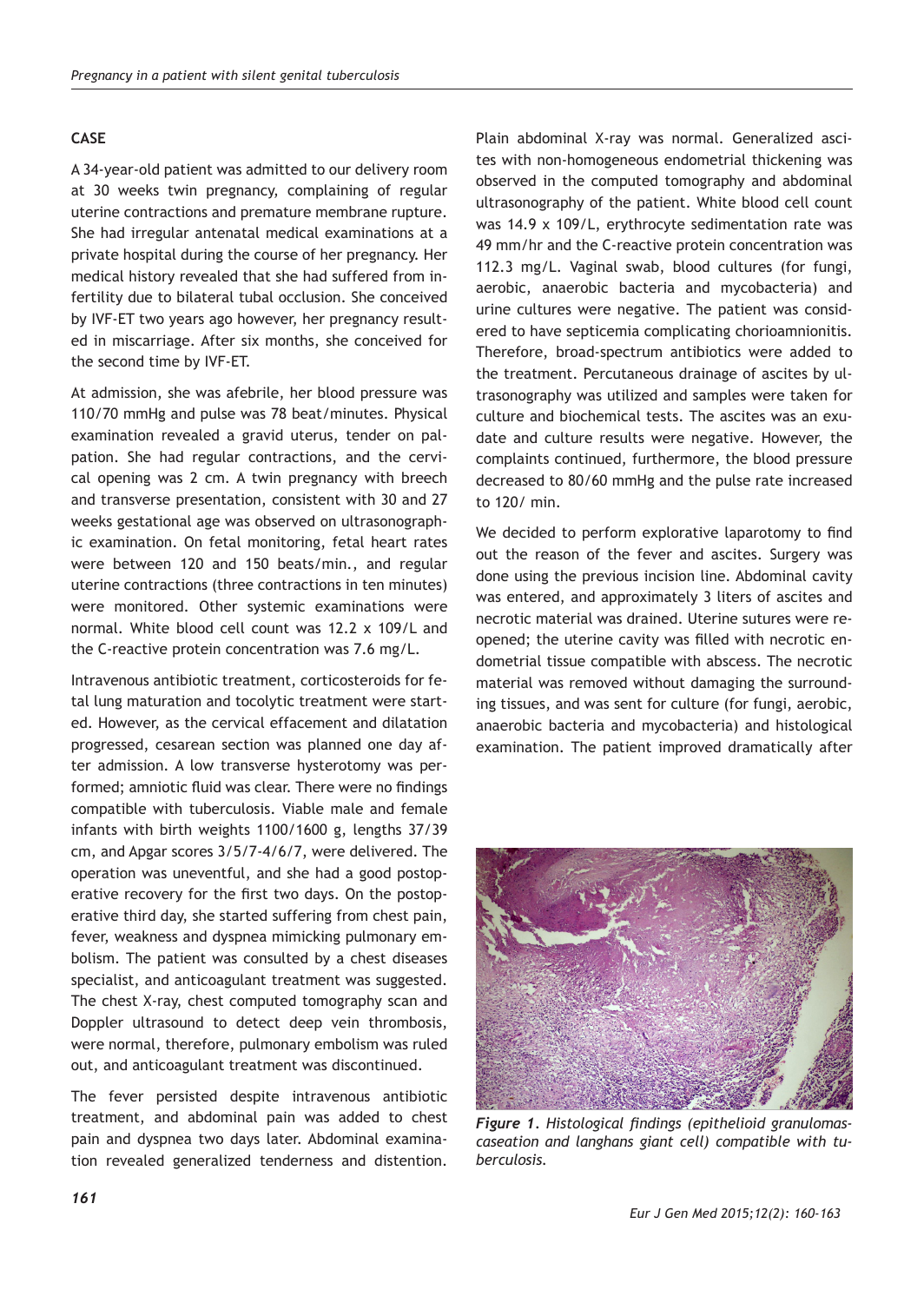the surgery. Unexpectedly, the culture was positive for MTB, and caseating epithelioid granulomas were detected on histological examination (Fig. 1). After the diagnosis was established, the patient was put under anti-tuberculosis treatment for six months with complete healing.

#### **DISCUSSION**

Tuberculosis, especially pulmonary TB is a major health problem, especially in the underdeveloped and developing countries. The real incidence of GT is not known. It is an insidious disease and occurrence of symptoms takes years (8). A great majority of GT occurs during the reproductive years (before 40 years of age), as the endometrium has a very rich medium to regenerate for MTB during the fertile period, and the disease is rarely encountered in the postmenopausal period (9). Granulomas develop in the endometrial tissue and replace the endometrial glands. Since the endometrial glands are usually involved, endometrium shows a poor response to ovarian hormones, contributing to infertility. GT is the cause of 5-10% of all infertility cases (10). When the endometrium is affected, the fallopian tubes are already involved. TB involves the tubal mucosa, and then shows a transluminal spread to the ovaries and uterus. It may result in diminished ovarian reserve (11).

Tubal pregnancies generally result in miscarriage because of inadequate placentation due to insufficient blood supply. However, due to the limited distensibility of the tube, it may result in ruptured ectopic pregnancy. MTB may spread to the surrounding tissues such as, omentum or the intestines (5, 12). In our case, approximately 3 liters of ascites and necrotic material was observed in the intestine and in the lower segments of the uterus. According to our opinion, the disease progressed rapidly due to the increase in hormone levels and suppression of the immune system during pregnancy. There is insufficient data about the management of GT. Similar to PT treatment, long-term multi-drug regimens are generally used (9). Surgery should be performed 6-8 weeks following the medical treatment, as the medical treatment facilitates the surgical procedure reducing perioperative complications (5, 6). Pregnancy can be achieved after completing the treatment. Therefore, IVF-ET should be performed after treatment.

In vitro fertilization with embryo transfer remains the

most effective method of treating associated infertility (11). There are some studies in the literature about IVF in patients with GT. Pregnancy rates after anti-tuberculosis treatment have been reported between 9.1% and 38% (12-16). On the other hand, the rate of pregnancy in non-IVF cycles after anti-tuberculosis treatment has been 19.6% (17). In a study, 8 of 9 women had spontaneous abortion after treatment (18). Normal conception is difficult in a patient with GT, in the case reported herein, the patient conceived by IVF. To the best of our knowledge, this is the first case of undetected and untreated GT that is diagnosed after cesarean section.

#### *Acknowledgement*

*We thank Doctor Yasar Unlu in our pathology department for the histopathological evaluations.*

#### *REFERENCES*

- *1. Qureshi RN, Samad S, Hamid R,Lakha SF. Female genital tuberculosis revisitted. J Pak Med Assoc 2001;51;16-8.*
- *2. Namavar Jahromi B, Parsanezhad ME, Ghane-Shirazi R. Female genital. tuberculosis and infertility. Int J Gynaecol Obstet 2001;75(3):269-72.*
- *3. Chowdhury NN. Overview of tuberculosis of the female genital tract. J Indian Med Assoc 1996;94(9):345-6, 361.*
- *4. Pablos-Mendes A, Raviglione MC, Lazlo A, et al. Global surveillance for antituberculosis-drug resistance. N Engl J Med 1998;338:1641-9.*
- *5. Mondal SK, Dutta TK. A ten year clinicopathological study of female genital tuberculosis and impact on fertility. JNMA J Nepal Med Assoc 2009;48(173):52-7.*
- *6. Aliyu MH, Aliyu SH, Salihu HM. Female genital tuberculosis: a global review. Int J Fertil Womens Med 2004;49(3):123-36.*
- *7. Martens MG. Pelvic inflammatory disease. In: Rock JA, Thompson JD, editors. Telind's operative gynecology. New York: Lippincot-Raven, 1997:678-85.*
- *8. Sutherland AM. Gynaecological tuberculosis since 1951. J Obstet gynaecol 1997;17:119-22.*
- *9. Jana N, Vasishta K, Saha SC, Ghosh K. Obstetrical outcomes among women with extrapulmonary tuberculosis. N Engl J Med 1999 26;341(9):645-9.*
- *10. Gungorduk K, Ulker V, Sahbaz a, Ark C, Tekirdag AI. Postmanopausal Tuberculosis Endometritis. Infect Dis Obstet Gynecol 2007;2007:27028.*
- *11. Kulshrestha V, Kriplani A, Agarwal N, Singh UB, Rana T. Genital tuberculosis among infertile women and fertility outcome after antitubercular therapy.Int J Gynaecol Obstet 2011;113(3):229-34. Epub 2011 31.*